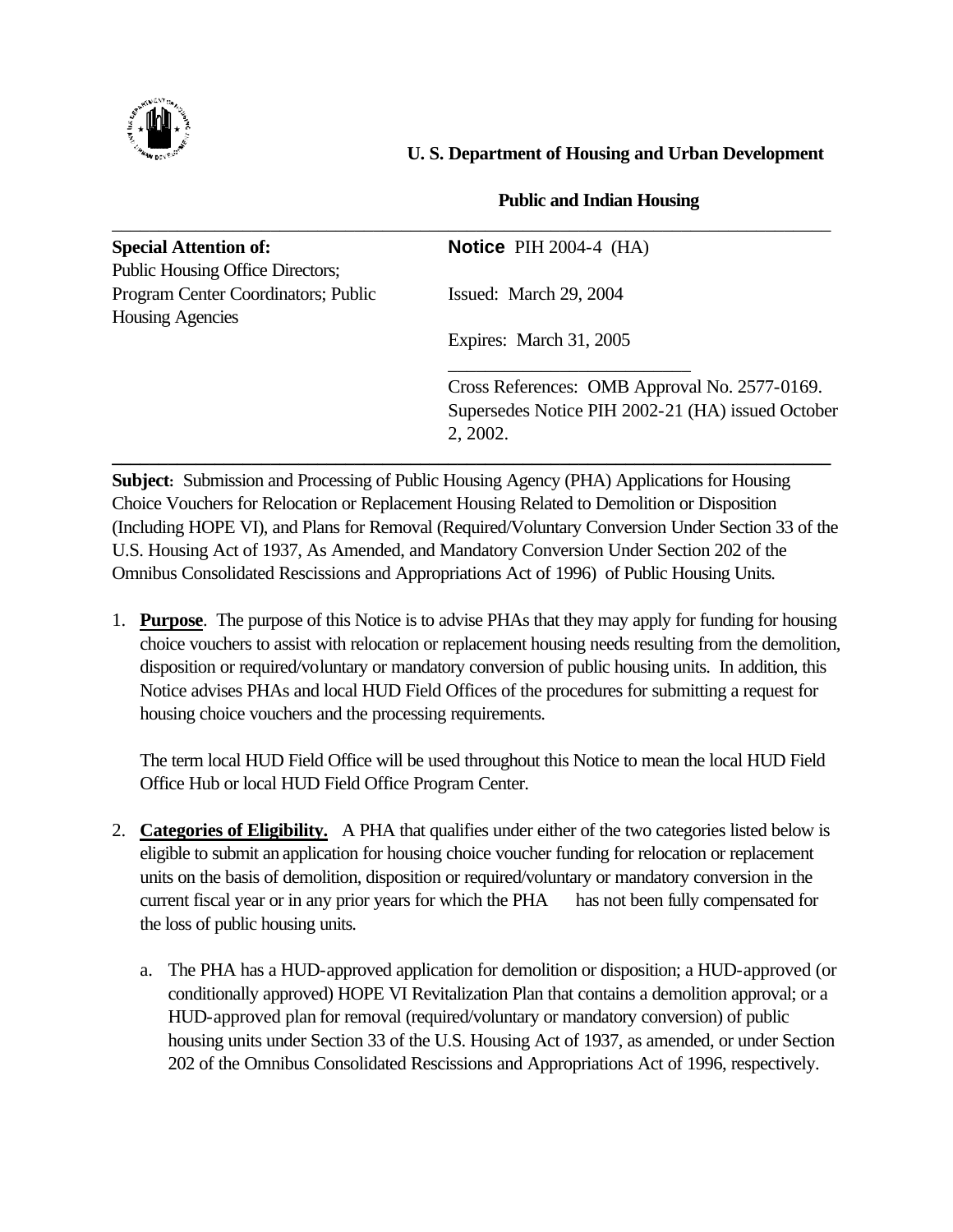b. The PHA has reported to HUD's Special Applications Center (SAC) on form HUD-52860, Demolition/Disposition Application, that it is demolishing the lesser of 5 units or 5 percent of the units in its inventory during a five year period, where the vacant space will be used for meeting the service or other needs of public housing residents, or the units to be demolished are beyond repair. (An application requesting HUD's approval of demolition in such instance is not required, based upon provisions in Section 531 of the Quality Housing and Work Responsibility Act (Public Housing Reform Act) of 1998 (PL 105-276) effective as of the date of the publication of the Public Housing Reform Act of 1998; Initial Guidance; Notice in the Federal Register on February 18, 1999.)

If the PHA has already been fully funded for relocation or replacement housing units under the housing choice voucher or certificate program, public housing development, vacancy consolidation, condemnation proceeds, replacement insurance, Major Reconstruction of Obsolete Projects (MROP), HOPE VI, Comprehensive Improvement Assistance Program (CIAP), Comprehensive Grant Program (CGP), or the Replacement Housing Factor at the development, the PHA is not eligible for housing choice voucher funding for relocation or replacement housing. For example, if a PHA received housing choice voucher funding for the relocation of a public housing resident living in a public housing unit to be demolished, the PHA is not eligible to receive replacement funding for the same unit under the housing choice voucher program. Similarly, if a PHA received public housing development funds to replace a demolished public housing unit, the PHA is not eligible to receive relocation or replacement funding for the same unit under the housing choice voucher program. Likewise, each Capital Fund Replacement Housing Factor unit will offset 15 percent of a voucher, as an approximation for the amount of replacement housing units that the Replacement Housing Factor subsidy can fund. A PHA shall, however, be eligible to apply for funding for relocation vouchers to the extent the number of residents that need to be relocated exceeds the number of replacement vouchers for which the PHA is eligible.

3. **Expanding Housing Opportunities.** PHAs are required, in accordance with 24 CFR 985.3 (g), Expanding Housing Opportunities, to assist families with relocation or replacement housing vouchers in locating suitable units outside areas of low income or minority concentration. This can be accomplished for these families through such actions as providing lists of landlords or other parties who are willing to lease units or help families outside such areas; counseling services to inform families about the benefits of living in lower-poverty and non-minority concentrated neighborhoods; assisting families with transportation to facilitate their visiting potential units; establishing a mentoring program where current voucher holders leasing in lower-poverty and non-minority concentrated neighborhoods provide support to families wishing to also live in such neighborhoods; and networking with real estate boards, property management associations, and other groups and organizations that can assist in locating owners and managers willing to lease units in lower-poverty and non-minority concentrated areas. PHAs are also reminded that under 24 CFR 982.54(d)(5) each PHA administering a housing choice voucher program must address in its administrative plan its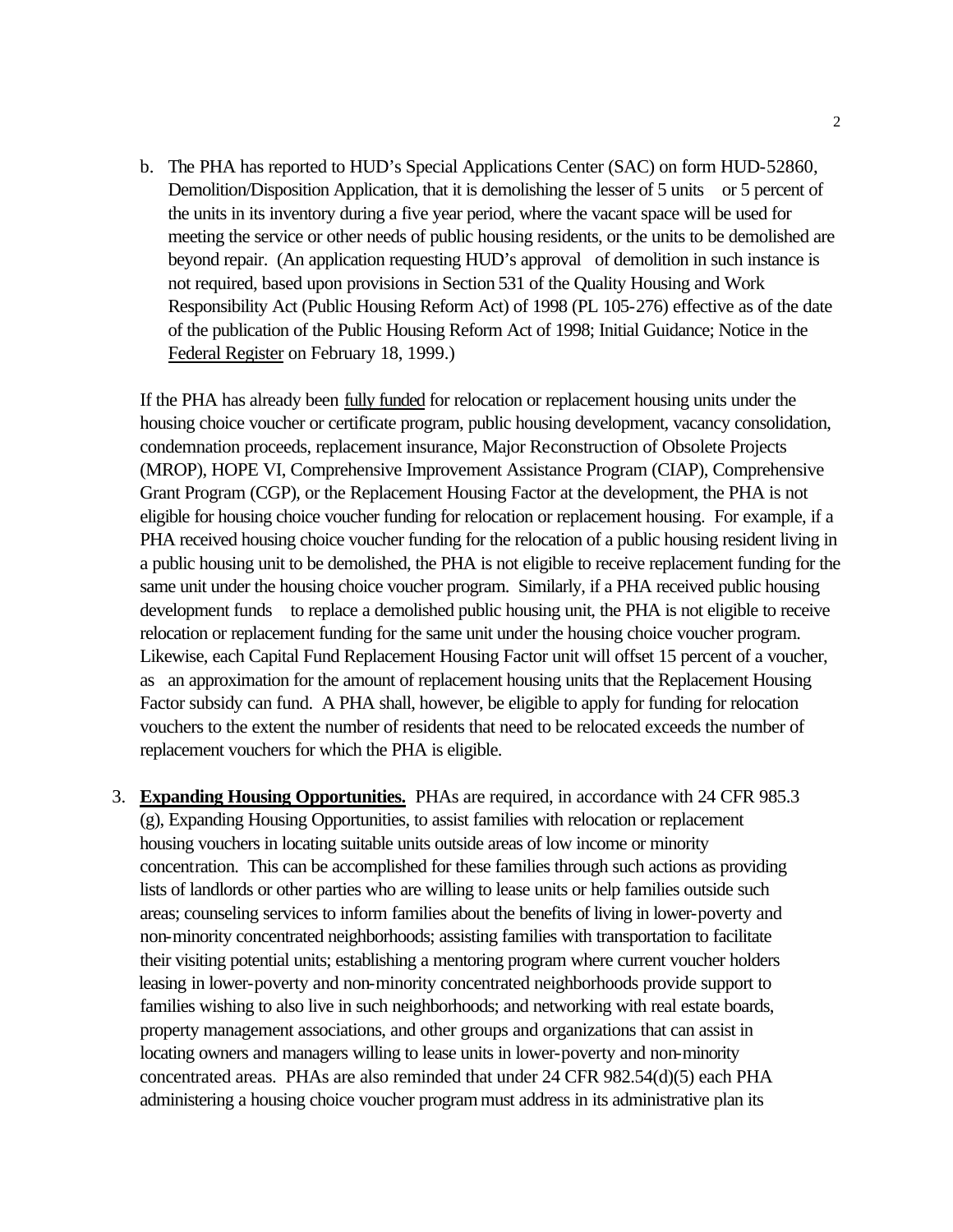policies for "encouraging participation by owners of suitable units located outside areas of low income or minority concentration."

 The PHA should also explain the relocation benefits to be provided to families, including the assurance of affordable rents, in addition to the PHA paying all reasonable expenses for moving and such moving-related expenses as the PHA determines are reasonable and necessary.

### 4. **Maximum Voucher Request and Reduction for Underutilization.**

a. Maximum voucher request. The maximum number of relocation and replacement vouchers that may be requested by a PHA is based upon: the number of units demolished, sold or otherwise disposed of minus the number of public housing units rebuilt with federal funding from HUD. Also, see paragraph 2 of this Notice. The following are examples that illustrate these guidelines:

Example 1: A 500-unit complex is demolished and no public housing units are rebuilt. At the time of demolition approval, 300 of the 500 units were occupied. Families who indicated a preference for relocating with vouchers numbered 200, and 100 families indicated a preference for relocating to other public housing. (Note: See the requirements at 24 CFR 903.2 regarding the deconcentration of all public housing projects by income and provision to tenants of "housing choice" for those wishing to relocate to other public housing units.)

In this example, the PHA may apply for 500 vouchers, of which 200 should be identified as relocation vouchers and 300 identified as replacement vouchers.

Example 2: Same as Example 1, except 200 units of public housing are scheduled to be rebuilt with federal funding from HUD.

In this example, the PHA may apply for 300 vouchers; i.e., the original total of 500 public housing units minus the 200 public housing units scheduled to be rebuilt with federal funding from HUD.

Example 3: Same as Example 1, except 100 public housing units are to be rebuilt with local funds and 100 public housing units are to be rebuilt with federal funding from HUD.

In this example, the PHA may apply for 400 vouchers; i.e., the original total of 500 public housing units minus the 100 public housing units scheduled to be rebuilt with federal funding from HUD.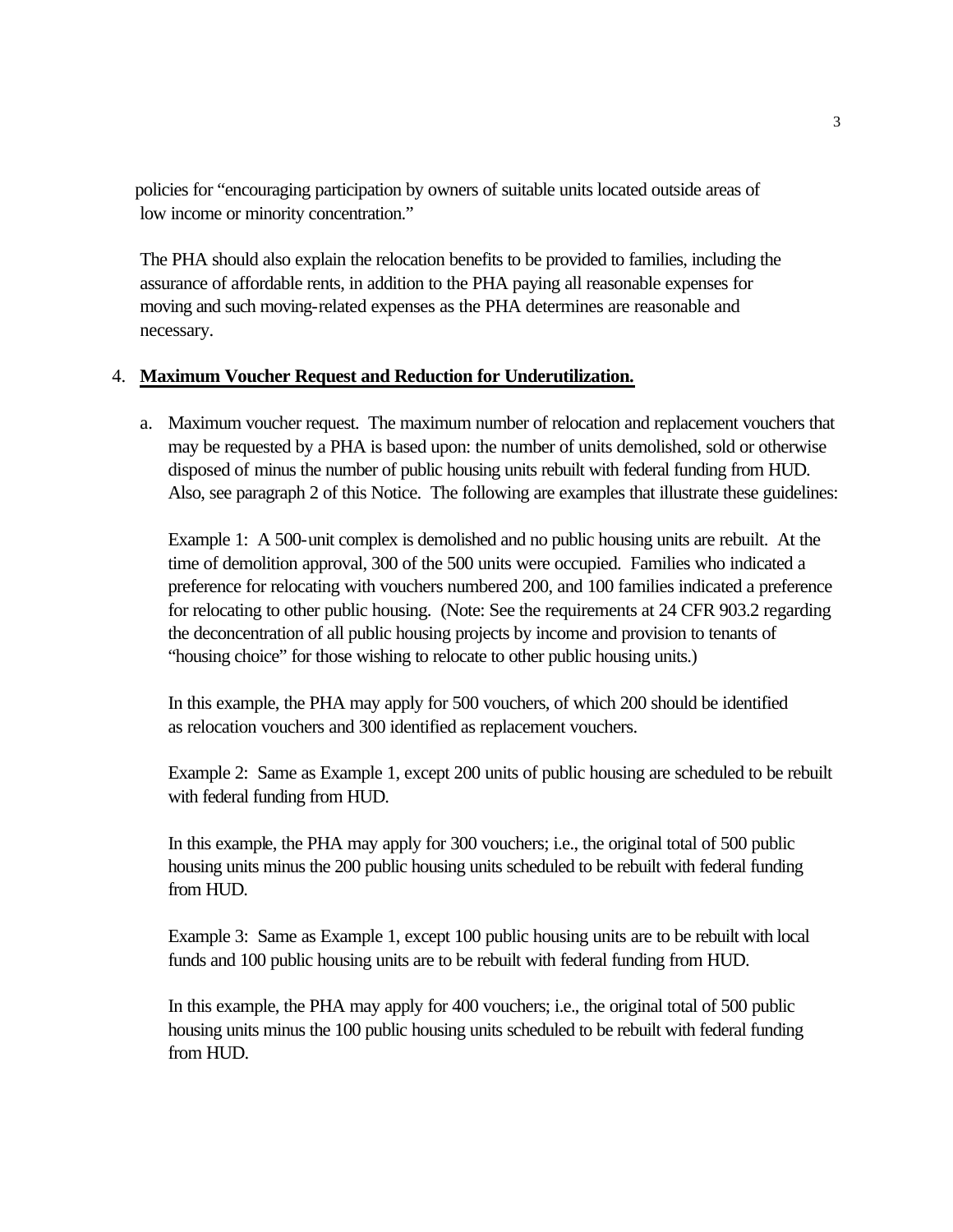Example 4: Same as example 1, except 400 public housing units are to be rebuilt with federal funding from HUD.

In this example, the PHA may apply for 200 vouchers; i.e., 100 should be identified as replacement vouchers and 100 should be identified as relocation vouchers.

- b. Reduction for underutilization. In order for a PHA to not have the number of vouchers it is requesting under this Notice reduced by HUD, it must have a 97 percent lease-up rate for its voucher program. PHAs which do not have a 97 percent lease-up rate for their voucher program shall have their requested number of vouchers reduced. This reduction shall equal the number of units representing the difference between a 97 percent lease-up rate and the lesser lease-up percentage. (Note: PHA lease-up percentages of 96.5 percent but less than 97 percent shall be rounded up to 97 percent.)
- c. Methodology for calculating lease-up rate. The lease-up percentage for a PHA's voucher program will be calculated by HUD's Housing Voucher Financial Management Division based upon the lease-up rate information submitted electronically to HUD on a quarterly basis for the most recent 12-month period on Form HUD-52681-B, Voucher for Payment of Annual Contributions and Operating Statement. The lease-up rate will be determined by HUD comparing unit months leased to unit months available for the period. (In the absence of current and complete PHA reporting on the Form HUD-52681-B, the leasing level reported by the PHA on the last HUD-approved Year End Settlement Statement, Form HUD-52681, will be used by HUD to determine the PHA's voucher lease-up percentage.)
- d. Moving to Work (MTW) certification. Block Grant MTW agencies must submit a certification with their application certifying to HUD that their voucher program funds have been used to meet the commitments of their MTW Agreement. Block Grant MTW PHAs that cannot rightfully submit such a certification shall submit a statement with their application explaining specifically why such a certification would not be accurate. (MTW PHAs in this latter category will have their request for relocation/replacement vouchers evaluated on a case-by-case basis by Headquarters following the receipt of the Field Office's recommendation for approval of the application under this Notice.)
- e. Subsequent year applications associated with underutilization. A PHA that is not eligible to apply for as many vouchers as it would otherwise be eligible for, due to underutilization, may wish to apply for the additional vouchers in a subsequent year when its utilization rate has improved to at least 97 percent.
- 5. **PHA Submission of Application for Relocation or Replacement Vouchers.** A PHA interested in requesting funding for housing choice vouchers for relocation or replacement of units under categories 2. a. or b. above must submit the following information to the Director, Office of Public Housing or Program Center Coordinator, as appropriate, in the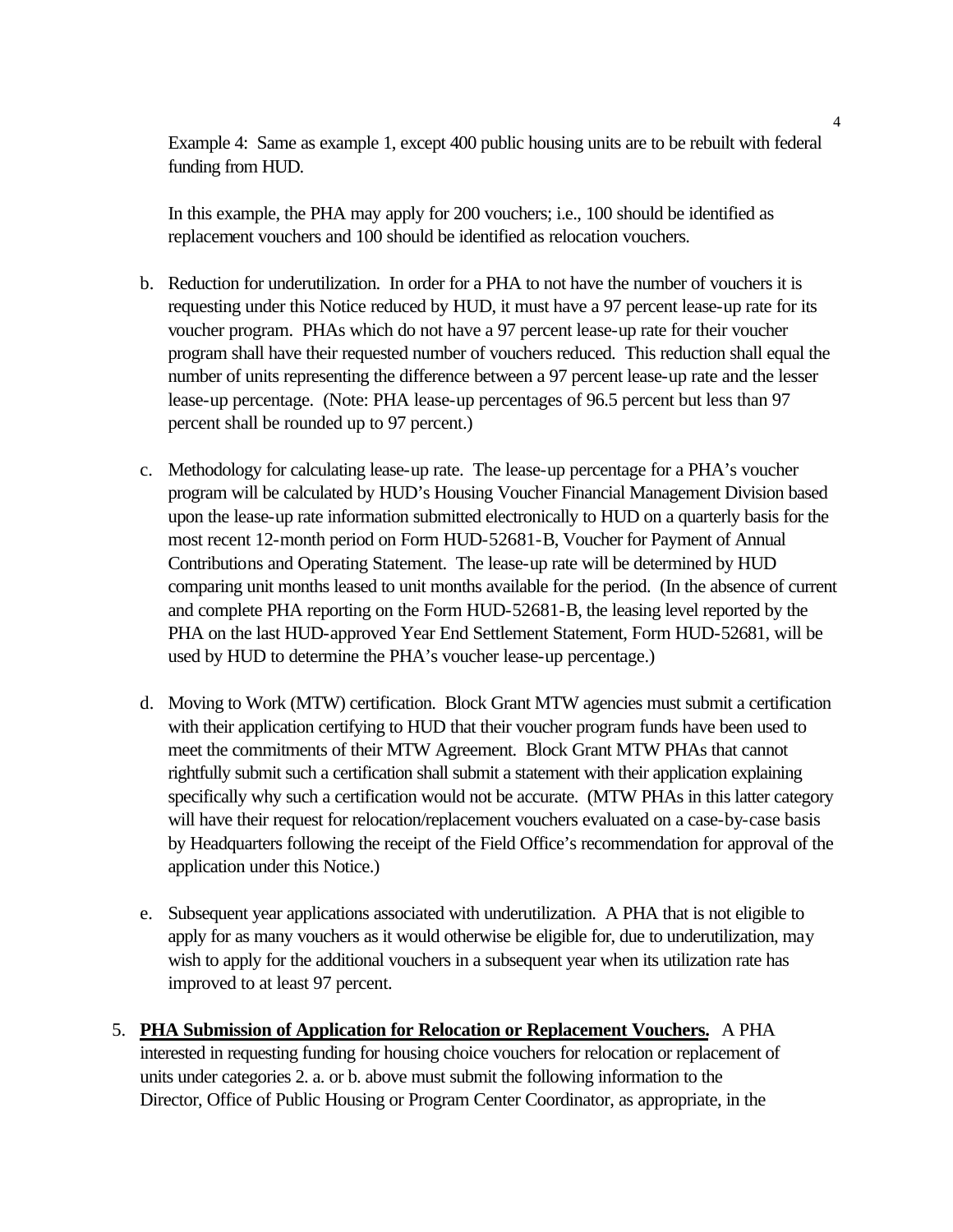- a. A cover letter stating the number of housing choice vouchers being requested, the number of units that will be demolished or disposed of in the public housing development for which housing choice vouchers are being requested, the name and project number of the public housing development, and the funding category; i.e., relocation or replacement. Along with the cover letter, the PHA must also submit a copy of the HUD letter advising the PHA of the approval of the demolition or disposition application, HUD-approved (or conditionally approved) HOPE VI Revitalization Plan that contains a demolition approval, or HUD-approved plan for the removal (required/voluntary or mandatory conversion) of distressed public housing units under Section 33 of the U.S. Housing Act of 1937, as amended, or under Section 202 of the Omnibus Consolidated Rescissions and Appropriations Act of 1996, respectively. (A copy of the HUD approval letter is not applicable in the case of a demolition covered under paragraph 2.b. of this Notice. However, the PHA must provide either a copy of the letter of acknowledgement from the SAC regarding such a demolition, or a copy of the form HUD-52860 and a dated copy of the transmittal letter to the SAC where a letter of acknowledgement from the SAC has not yet been received.)
- b. Form HUD-52515, Funding Application.
- c. The number of housing choice vouchers needed for relocation and those needed for replacement, and an indication as to whether any of the requested vouchers are specific to a HOPE VI project. The PHA submission must identify the number of vouchers to be issued month-by-month on a calendar year schedule for the current and subsequent calendar year. Only those vouchers scheduled to be issued during the current and subsequent calendar year should be requested. PHAs may apply to HUD during future years for the balance of vouchers needed for relocation and replacement housing. Vouchers will be funded on a per unit cost basis for each calendar year funding increment, with those vouchers to be issued in the current calendar year having first priority for funding. HUD will establish separate annual contributions contract (ACC) terms for each funding increment.
- d. Compliance with non-discrimination and affirmatively furthering fair housing requirements.
	- (i) All applicants and their subrecipients must comply with all Fair Housing and civil rights laws, statutes, regulations, and executive orders as enumerated in 24 CFR 5.105 (a). If the applicant (a) has been charged with a systemic violation of the Fair Housing Act by the Secretary alleging ongoing discrimination; (b) is a defendant in a Fair Housing Act lawsuit filed by the Department of Justice alleging an ongoing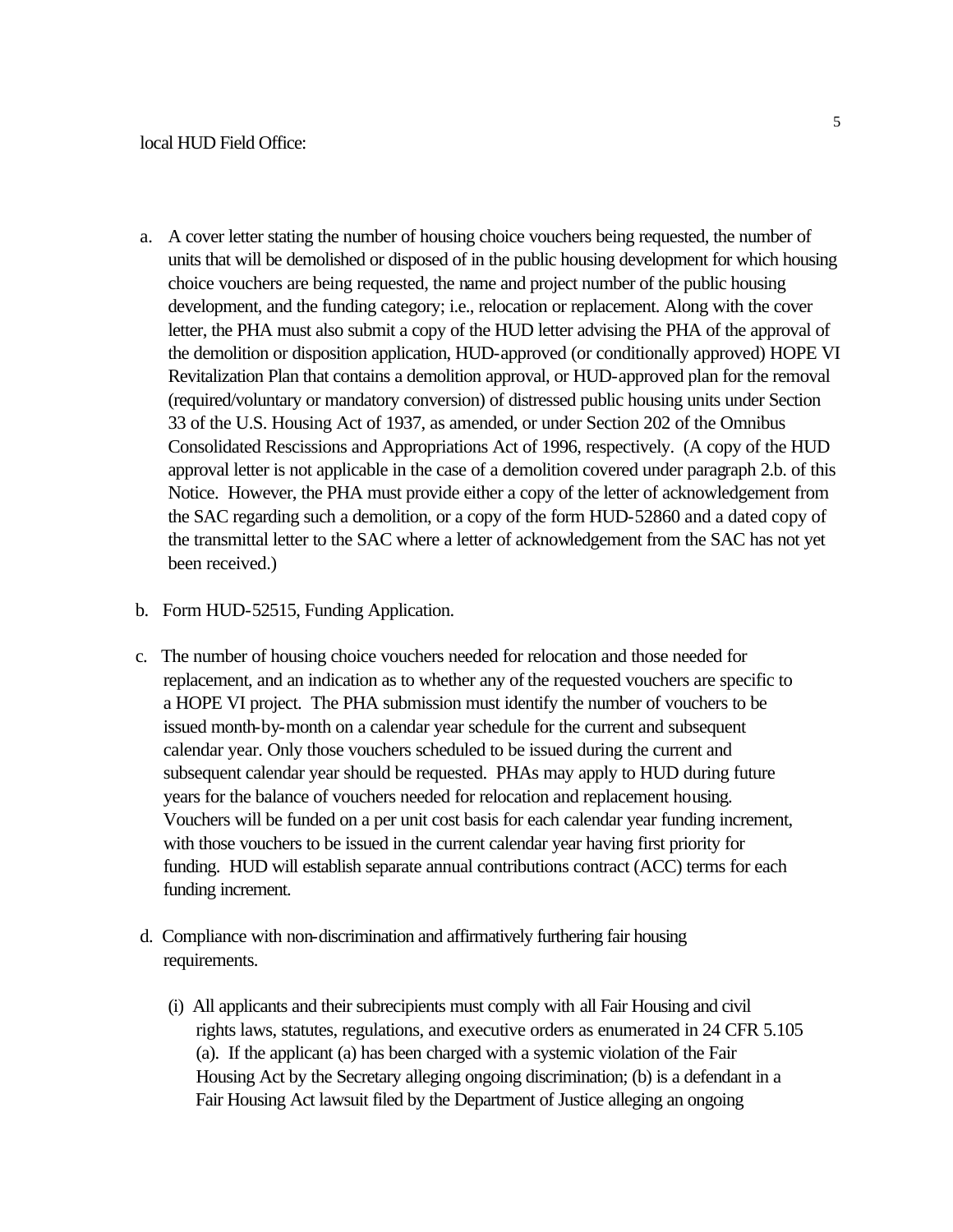pattern or practice of discrimination; or (c) has received a letter of noncompliance findings under Title VI , Section 504, or Section 109, the application will not be considered for funding under this Notice if the charge, lawsuit, or letter of findings has not been resolved to the satisfaction of the Department before the application

 submission. HUD's decision regarding whether a charge, lawsuit, or letter of findings has been satisfactorily resolved will be based upon whether appropriate actions have been taken to address allegations of ongoing discrimination in the policies or practices involved in the charge, lawsuit, or letter of findings. Local HUD Field Office staff in the Office of Public Housing will contact their counterparts in the Office of Fair Housing and Equal Opportunity to determine if any applicants are to be disqualified under the requirements of this paragraph d.

- (ii) Under Section  $808(e)(5)$  of the Fair Housing Act, HUD is obliged to affirmatively further fair housing. HUD requires the same of its grant recipients. If you are a successful applicant under this Notice, you will have a duty to affirmatively further fair housing for classes protected under the Fair Housing Act. Protected classes are race, color, national origin, religion, sex, disability, and family status. Your application must include specific steps to:
	- (a) Overcome the effect of impediments to fair housing that were identified in the jurisdiction's Analysis of Impediments (AI) to Fair Housing Choice;
	- (b) Assist in providing remedies for discrimination in housing; and/or
	- (c) Promote fair housing rights and fair housing choice.

Your application should show how you plan to affirmatively further fair housing by promoting fair housing choice, expanding housing opportunities, providing opportunity and housing counseling and promoting income deconcentration of neighborhoods and public housing projects.

e. Certification or statement, as appropriate, for Block Grant MTW PHAs. (See paragraph 4 d. of this Notice.)

 Housing choice vouchers that are not leased more than 12 months after initial obligation by HUD will be reflected in the PHA's utilization rate and may be subject to reallocation by HUD.

 Applications may be submitted to the local HUD Field Office at any time during the Federal Fiscal Year (FFY).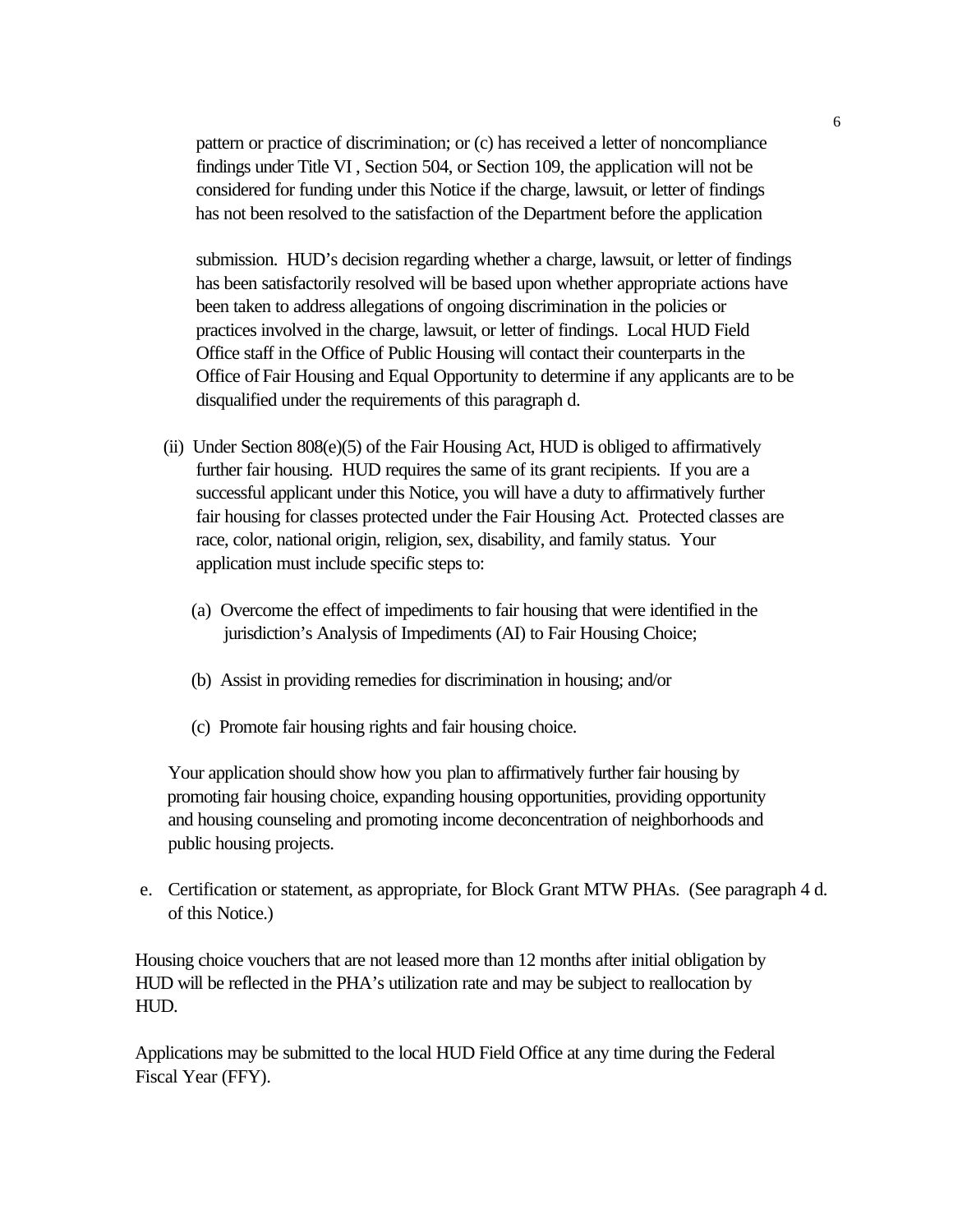# 6. **Field Office Review of Applications and Notification of PHA of Deficiencies**.

a. Processing of applications and notification of PHA of deficiencies. Applications for relocation or replacement funding will be processed by the local HUD Field Offices on a rolling basis. The review of a PHA's application must be completed, and the PHA notified in writing of any deficiencies (information either missing or requiring correction),

 immediately following the date of receipt of the PHA's application. The PHA should promptly submit the missing or corrected information to the local HUD Field Office following receipt of that office's deficiency notification letter.

- b. Contacting appropriate HUD Offices regarding a troubled PHA's application. The local HUD Field Office will contact and consult the appropriate HUD Offices regarding any relocation or replacement housing application from a PHA designated as troubled under SEMAP. This shall be done in order to more fully determine the accuracy and appropriateness of such an application, and whether it should be recommended to Headquarters for approval for funding.
- 7. **Notification of Unacceptable Applications**. The local HUD Field Office must immediately notify any PHA whose application the local HUD Field Office determined is unacceptable for processing. The local HUD Field Office's rejection letter to the PHA must state the basis for the decision.
- 8. **Notification of Approvable Applications.** The local HUD Field Office must advise the Housing Voucher Financial Management Division in Headquarters by electronic mail of approvable applications for funding. The electronic notification must be sent to the Housing Voucher Financial Management Division's general mailbox at: PIH\_Conversion\_Actions. Eileen T. Davis is the principal point of contact in the Housing Voucher Financial Management Division. For each approvable application the Field Office shall provide the Housing Voucher Financial Management Division with all of the information called for in paragraphs 5 a., c., and e. above.

 The Housing Voucher Financial Management Division shall promptly notify the funds control person at the Financial Management Center (FMC) and the local HUD field Office of applications being funded and the fund assignments by not later than **September 15** of each FFY. The FMC will reserve (commit) the funds in HUDCAPS, and await notification of the congressional release date from the local HUD Field Office.

9. **Funding of Applications**. Headquarters will fund all applications from PHAs that are recommended for funding by the local HUD Field Offices on a first-come, first-served basis as the information in paragraph 8 is received from local HUD Field Offices on an ongoing basis, provided relocation/replacement voucher funding is available during the FFY.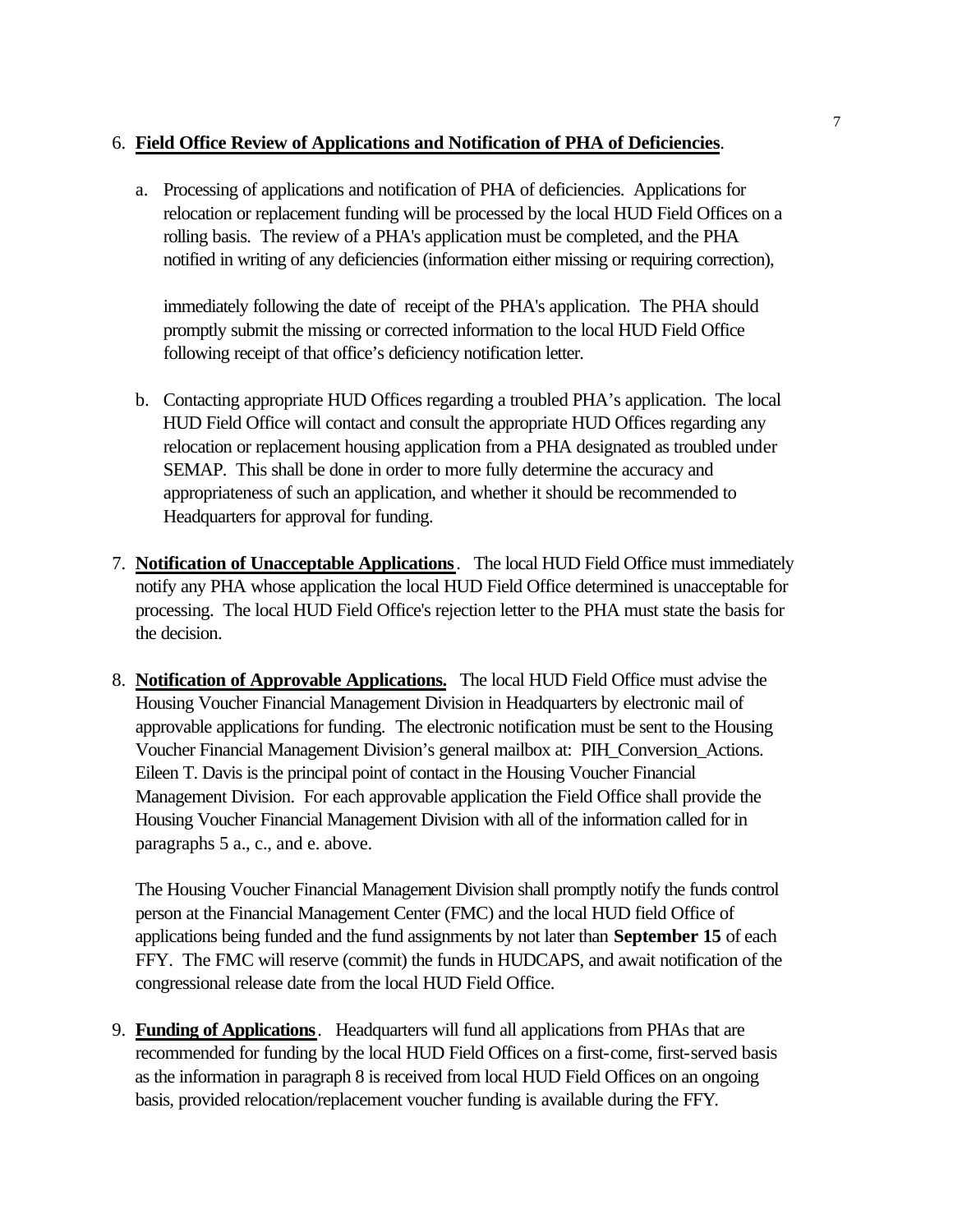# 10. **Notification of Office of Congressional and Intergovernmental Relations and PHA.**

Following notification of funding, the local HUD Field Office shall promptly prepare and transmit the HUD Notification memorandum to Deborah Hernandez, Director of the Housing Voucher Financial Management Division, for appropriate concurrences and the signature of the Assistant Secretary, Office of Public and Indian Housing. PIH will then convey the memorandum to the Assistant Secretary for Congressional and Intergovernmental Relations

for purposes of obtaining a congressional release date. Attached to this Notice are examples of Congressional Notifications for PHAs , as well as HOPE VI PHAs.

 Following receipt of a release date, the local HUD Field Office shall promptly notify the PHA by letter of its approved application. The HUD Field Office shall provide a copy of the PHA approval letter to the FMC. Upon notification of the Congressional release date and receipt of the notification approval letter from the local HUD Field Office, the FMC will proceed to contract (obligate) the funds in HUDCAPS and transmit the amended Annual Contributions Contract to the PHA.

- 11. **Unfunded Approvable Applications.** Approvable applications which remain unfunded, due to a lack of funding availability, will be funded in the subsequent FFY contingent upon Congressional appropriations for relocation/replacement vouchers.
- 12. **Deferral of Annual Contributions Contract (ACC) Increment Commencement Date.** PHAs are advised that HUD will not defer the commencement date of the ACC funding increment for relocation and replacement vouchers.
- 13. **Paperwork Reduction Act Statement.** The information collection requirements contained in this Notice have been approved by the Office of Management and Budget under the Paperwork Reduction Act of 1995 (44 U.S.C. 3501-3520), and assigned OMB control number 2577-0169. An agency may not conduct or sponsor, and a person is not required to respond to, a collection of information unless the collection displays a valid control number.

Michael Liu, Assistant Secretary for Public and Indian Housing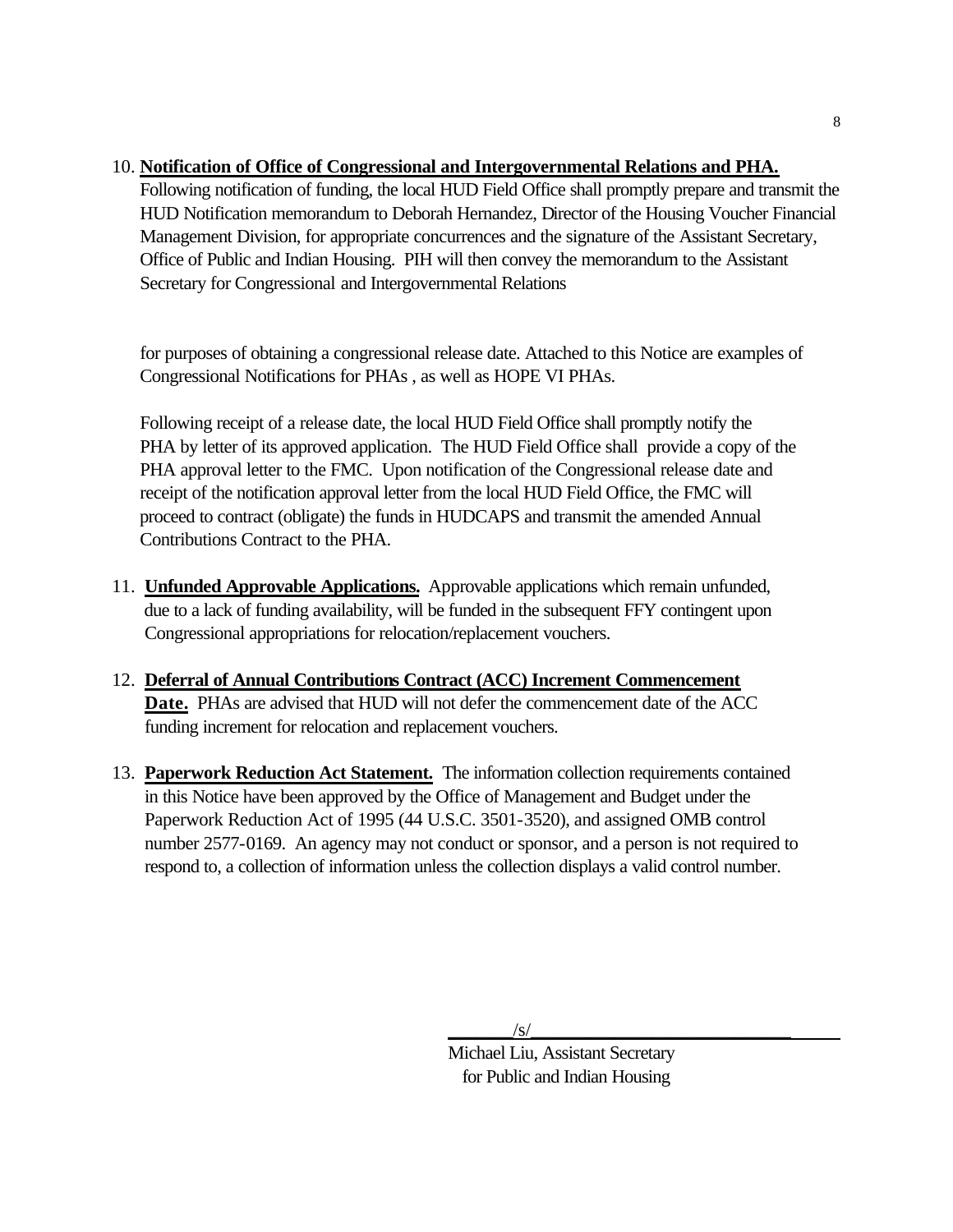### **SAMPLE CONGRESSIONAL NOTIFICATION MEMO** (For Non-HOPE VI Relocations or Replacements)



**US DEPARTMENT OF HOUSING AND URBAN DEVELOPMENT WASHINGTON, D.C. 20410-5000**

OFFICE OF THE ASSISTANT SECRETARY FOR PUBLIC AND INDIAN HOUSING

**MEMORANDUM FOR:** Steven B. Nesmith, Assistant Secretary for Congressional Relations, L

**FROM:** Callie Cautious, Director, Office of Public Housing (State/Area)Office, 1APH

**ACTION:** Housing Choice Vouchers Awarded in Connection with a Public Housing Relocation/Replacement

#### **The following award has been prepared for release:**

**Applicant:** Anywhere Housing Authority (MA665) **State:** MA **Amount Funded:** \$2,500,000 **Vouchers Funded:** 450

#### **Project Highlights:**

The Anywhere Housing Authority has been awarded 450 housing choice vouchers for relocation or replacement assistance authorized by Section 18(a) of the U.S. Housing Act of 1937 (42 U.S.C. 1437). The assistance is provided for families in Anyhow Apartments, a public housing development that is scheduled for demolition in connection with the HUD-approved demolition/disposition plan.

**Status:** All statutory, regulatory and administrative requirements have been met. **Contact:** Hallie Very

|              | Anywhere Housing Authority                                                         |
|--------------|------------------------------------------------------------------------------------|
|              | 2100 New Road                                                                      |
|              | Anywhere, MA 70000<br>$(617)$ 988-8888                                             |
| HUD Contact: | Deborah Hernandez, Director, Office of Housing Voucher<br>Programs, (202) 708-2934 |

**Congressional Representative:** John Doe **Congressional District:** 9th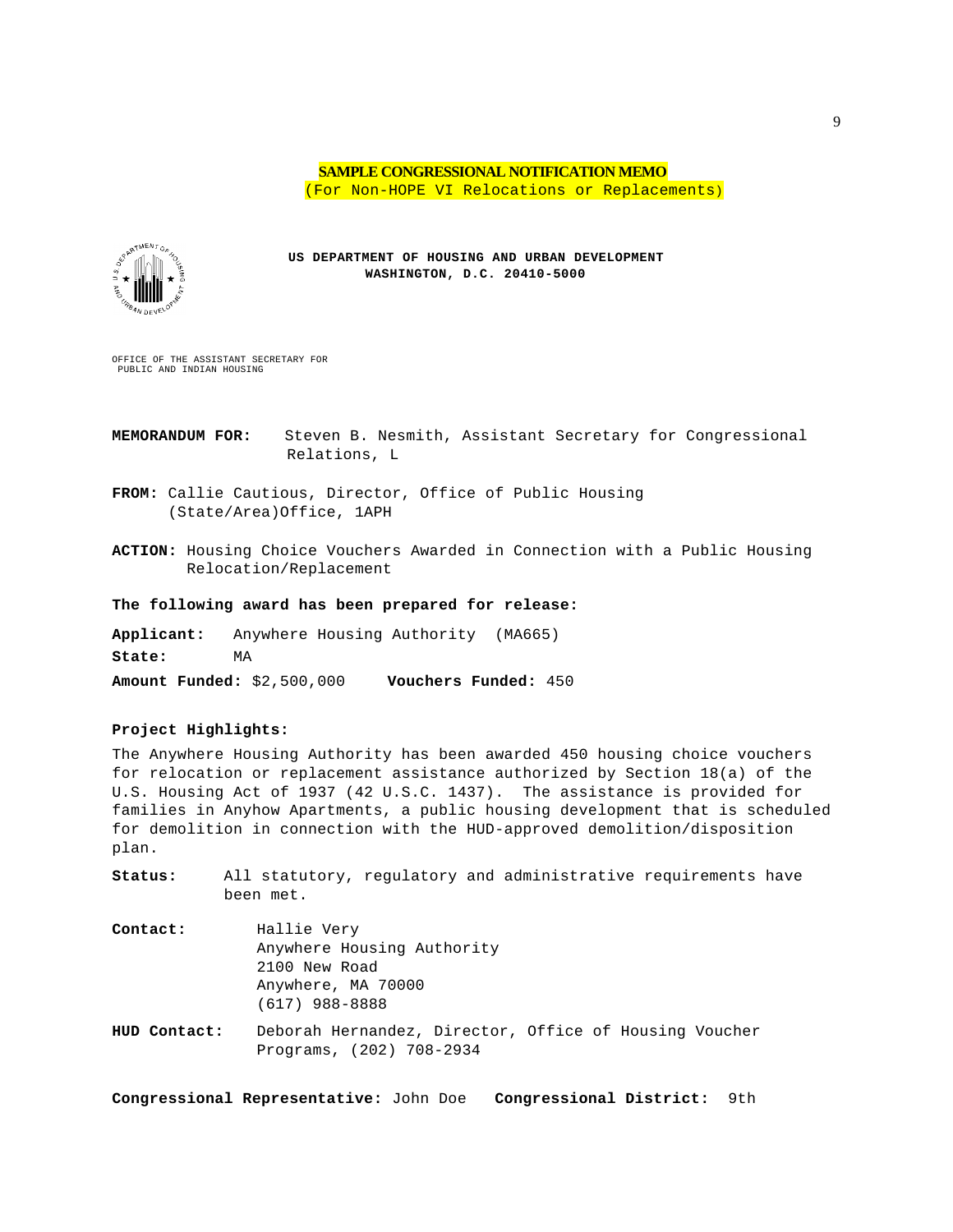Senators: Mary Doe

Joseph Jones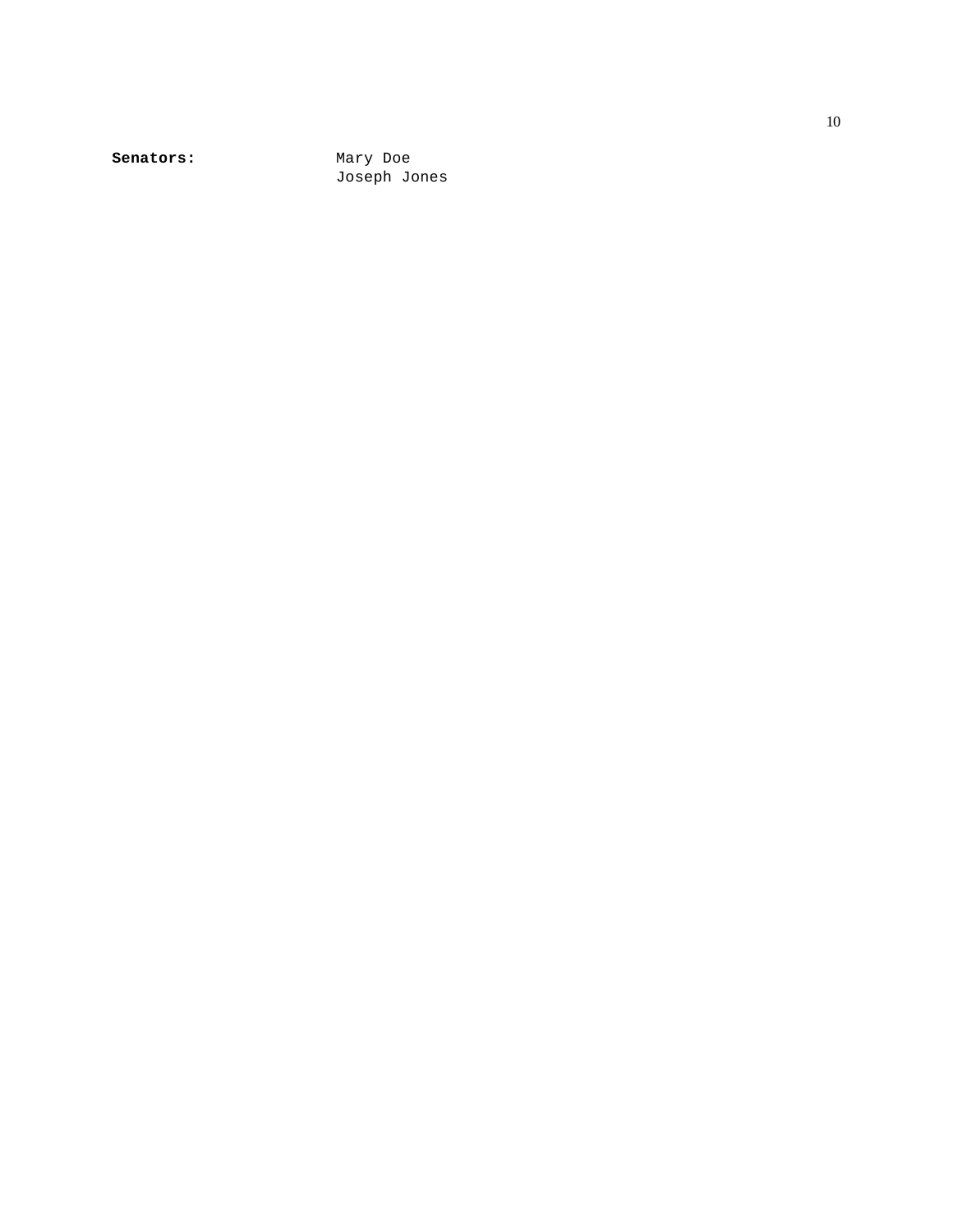**SAMPLE CONGRESSIONAL NOTIFICATION MEMO**

(For HOPE VI Relocations or Replacements)



**US DEPARTMENT OF HOUSING AND URBAN DEVELOPMENT WASHINGTON, D.C. 20410-5000**

OFFICE OF THE ASSISTANT SECRETARY FOR PUBLIC AND INDIAN HOUSING

**MEMORANDUM FOR:** Steven B. Nesmith, Assistant Secretary for Congressional Relations, L

**FROM:** Callie Cautious, Director, Office of Public Housing (State/Area) Office, 1APH

**ACTION:** Housing Choice Vouchers Awarded in Connection with HOPE VI Demolition

**The following award has been prepared for release:**

**Applicant:** Anywhere Housing Authority (MA665) **State:** MA **Amount Funded:** \$2,500,000 **Vouchers Funded:** 450

### **Project Highlights:**

The Anywhere Housing Authority has been awarded 450 housing choice vouchers for relocation or replacement assistance authorized by Section 24 of the U.S. Housing Act of 1937 Act (42 U.S.C. 1437), as added by Section 535 of the Quality Housing and Work Responsibility Act of 1998. The assistance is provided for families in Anyhow Apartments, a public housing development that is scheduled for demolition in connection with the HUD-approved Demolition Grant.

| Status:      | All statutory, regulatory and administrative requirements have<br>been met.                          |
|--------------|------------------------------------------------------------------------------------------------------|
| Contact:     | Hallie Very<br>Anywhere Housing Authority<br>2100 New Road<br>Anywhere, MA 70000<br>$(617)$ 988-8888 |
| HUD Contact: | Deborah Hernandez, Director, Office of Housing Voucher<br>Programs, (202) 708-2934                   |

**Congressional Representative:** John Doe **Congressional District:** 9th